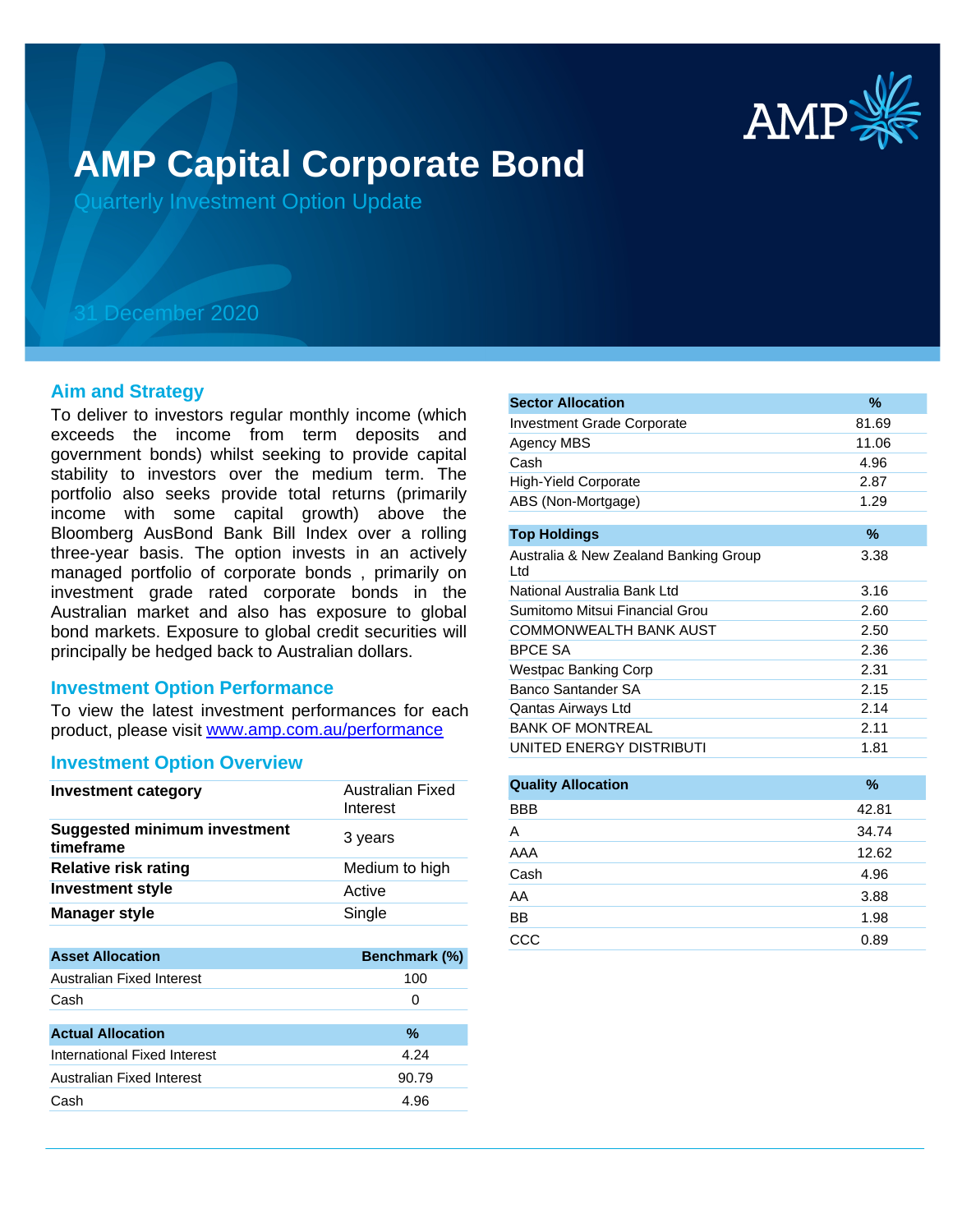## **Fund Performance**

The Fund produced a positive absolute return in the December quarter.

Australian credit spreads tightened over the quarter, with bank credits in particular continuing to benefit from the extension of the Reserve Bank of Australia's Term Funding Facility in early September. Sentiment towards banks has also benefited from the favourable results of credit stress testing by the Australian Prudential Regulation Authority. Credit sentiment has been further bolstered by the easing of lockdown restrictions in Victoria, and the consequent boost to the retail and hospitality sectors. Overall, spreads have tightened substantially over recent months and have mostly recovered from their shock widening in March amid the initial impact of COVID-19.

At the sector level, the better performers over the quarter were industrials, real estate, banks and diversified financials, and consumer discretionary.

At the security level, exposures to Brisbane Airport, Qantas Airways, Pacific National Finance, and Scentre Group were the main contributors. Exposures to Lloyd's Banking Group, Driver Australia, National RMBS, and Australian Personal Loans were the main detractors.

We have increased our participation in longer-dated primary issuance in recent months on a selective basis, looking to take advantage of wider credit spreads and elevated credit default and liquidity premia. This has meant that we have been increasing our credit beta gradually. However, it remains the case that the bulk of our credit exposure remains inside a five-year tenor, and with very little in the low-BBB range that may be more at risk of downgrade into high yield.

## **Portfolio Positioning**

The conservative portfolio positioning we had coming into the COVID-related sell off has meant that our exposures have rebounded quickly, and we have been able to take advantage of opportunities that have arisen in this intervening period. Current positioning has our credit exposures generating a strong level of excess yield without being overly exposed to any potential future bouts of volatility through the threat of a second wave of infections and weaker than anticipated economic growth.

Our fundamental sector and stock selection process continues to emphasise quality issuers whose credit profiles are supported by strong operating cash flows, sound liquidity profiles and an ability to maintain their credit ratings through this cycle. The depth of our research has also helped us identify sectors and issuers where the market reaction has been too fearful and has enabled us to purchase quality corporates at bargain prices.

## **Market Review**

Stimulus measures implemented in response to the impacts of COVID-19 have clearly bolstered the domestic economy, with a study from the Reserve Bank of Australia showing that the JobKeeper wage subsidy scheme reduced total employment losses by at least 700,000 over the period from April to July, bolstering sentiment within the fixed income market. Domestic economic news flow during the December quarter was highlighted by a rise of 3.3% in gross domestic product in the third quarter, following a record 7.0% fall in the previous quarter. The rebound was largely driven by household spending which rose sharply following the easing of lockdown restrictions in Victoria. The Commonwealth Government 10-year bond yield rose by 18 basis points over the quarter to 0.97%, while its 2-year counterpart ended nine basis points lower at 0.07%. Total returns for Australian bonds, as measured by the Bloomberg AusBond Composite (All Maturities) Index, were -0.16% for the period, in Australian dollar terms.

## **Outlook**

The Reserve Bank of Australia has reduced its policy rate to a record low of 0.10%, essentially zero, with an associated broad-based quantitative easing and bond purchase programme. However, additional stimulus measures will be required to maintain the productive capacity of the economy, although monetary options are now more limited, with negative interest rates unlikely at this juncture. Despite structural issues around an indebted consumer, which could create future risks, we see monetary policy remaining accommodative for the foreseeable future.